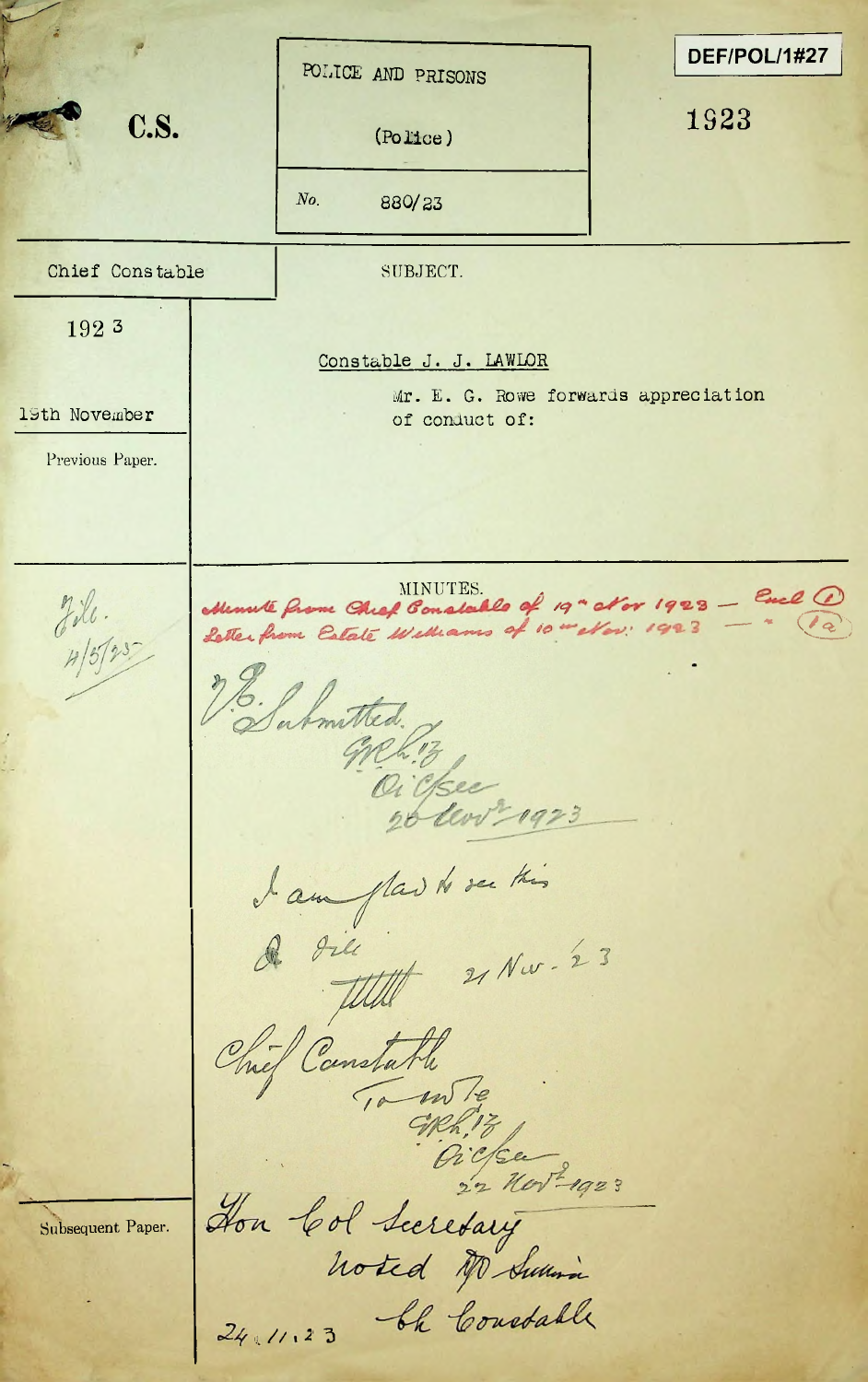## **ESTATE LOUIS WILLIAMS,**

SUCCESSOR TO ESTATE CHARLES WILLIAMS, ESTABLISHED 1863.

*Bankers:* London County & Westminster Bank, Ltd.

*Cable & Telegraphic Address:* " WILLIAMS." Port Stanley.

*Codes used:* <sup>A</sup> <sup>I</sup> and A. B.C. 5th Edition. *Port Stanley*,

*Falkland Islands,*



10th November 1923 *<sup>191</sup>*

The Chief Constable Port Stanley.

Dear Sir,

I should like to bring to your notice the meritorious conduct of Police Constable Lawler on the night of the 7th inst.

Owing a to light being momentarily visible on the "Globe" store premises, the said Constable made it his duty to revise the exterior of the presmises and keep watch until the arrival of the writer.

It was <sup>a</sup> very foul night and. not until one o'clock a.m. that I returned from the s.s. "Oropesa", when I was immediately called upon by Constable Lawler, the suspicious light being thus traced to the flickering of one of the smouldering fires which, owing to the increased draught caused by the high wind prevalent that night, had broken into flames for a few seconds.

> I am, clear Sir, Yours truly, p. **Estate**^puis"lWilliams

Auditor-in-Charge.